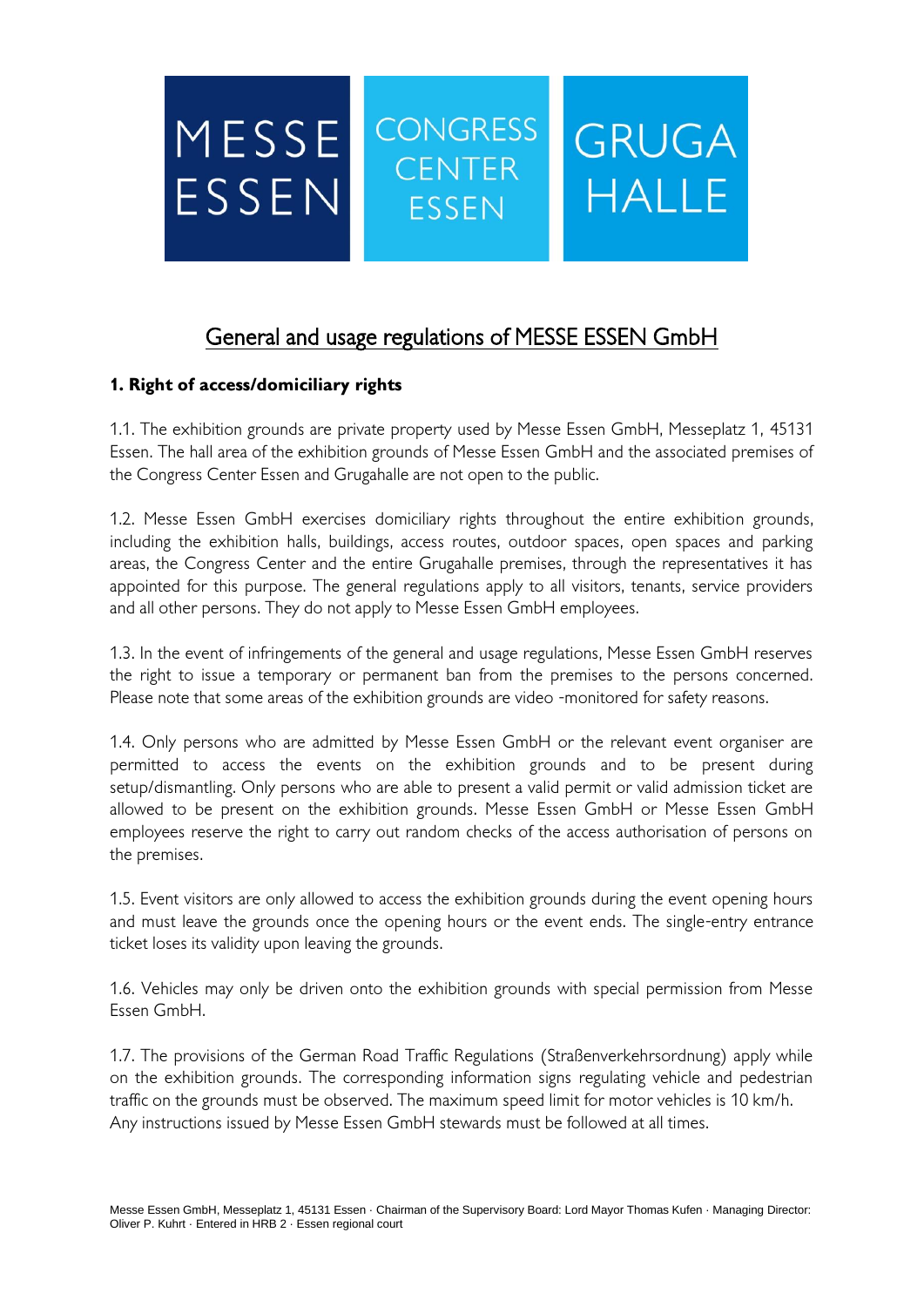#### 1.8. Refusal of access

Visitors who

- do not follow the instructions issued by the stewards
- are noticeably under the effects of alcohol or drugs
- have been banned
- refuse to consent to checks
- clearly intend to disrupt the event

will be refused access without the entrance ticket being refunded.

#### 1.9. General code of conduct:

- The facilities on the exhibition grounds must be treated with care and consideration
- All visitors to the exhibition grounds must behave in a way that does not endanger or harm any other person and does not inconvenience any other person more than is unavoidable.
- Visitors must refrain from causing any contamination or environmental pollution/impact within the exhibition grounds.
- Waste, packaging materials and empty containers must be disposed of in the bins provided.

### 2.0. Right to personal images

Reference is made to the taking of photographs and film, video and sound recordings by Messe Essen GmbH or contracted third parties for the purpose of reporting, advertising and documentation. Visitors and other persons must not prevent, impede or obstruct these recordings. Entering the exhibition grounds agree to being recorded in these photographs and other recordings, as well as to their publication.

### 2. General prohibitions

2.1. It is prohibited to take photographs, shoot films, make audio and video recordings and create drawings, particularly of exhibition stands and exhibits, on the exhibition grounds for commercial purposes. Exceptions to this rule require the written approval of Messe Essen GmbH.

2.2. Smoking is prohibited in the hall area. This also applies to the use of electric cigarettes, electric shisha pipes and the use of any product consumed via vaporisation. Exceptions to this rule are the specially designated smoking areas.

2.3. Young people below the age of 14 are only allowed on the exhibition grounds if accompanied by a parent or legal guardian or an equivalent chaperone. Exceptions to this rule only apply if explicitly stated on notices at the ticket counters.

2.4. With the exception of wheelchairs required for medical reasons, the use of inline skates or other roller skates, skateboards, scooters and other mobile devices, as well as bicycles, electric scooters and mobile tables in the hall aisles is generally prohibited.

2.5. The distribution of printed material and all types of advertising media, in particular advertising media from competitor events, the affixing of advertising labels and posters and the unauthorised use of advertising media on the exhibition grounds is not permitted without the prior written consent of Messe Essen GmbH. Exhibitors may agree a separate regulation with Messe Essen GmbH in this regard.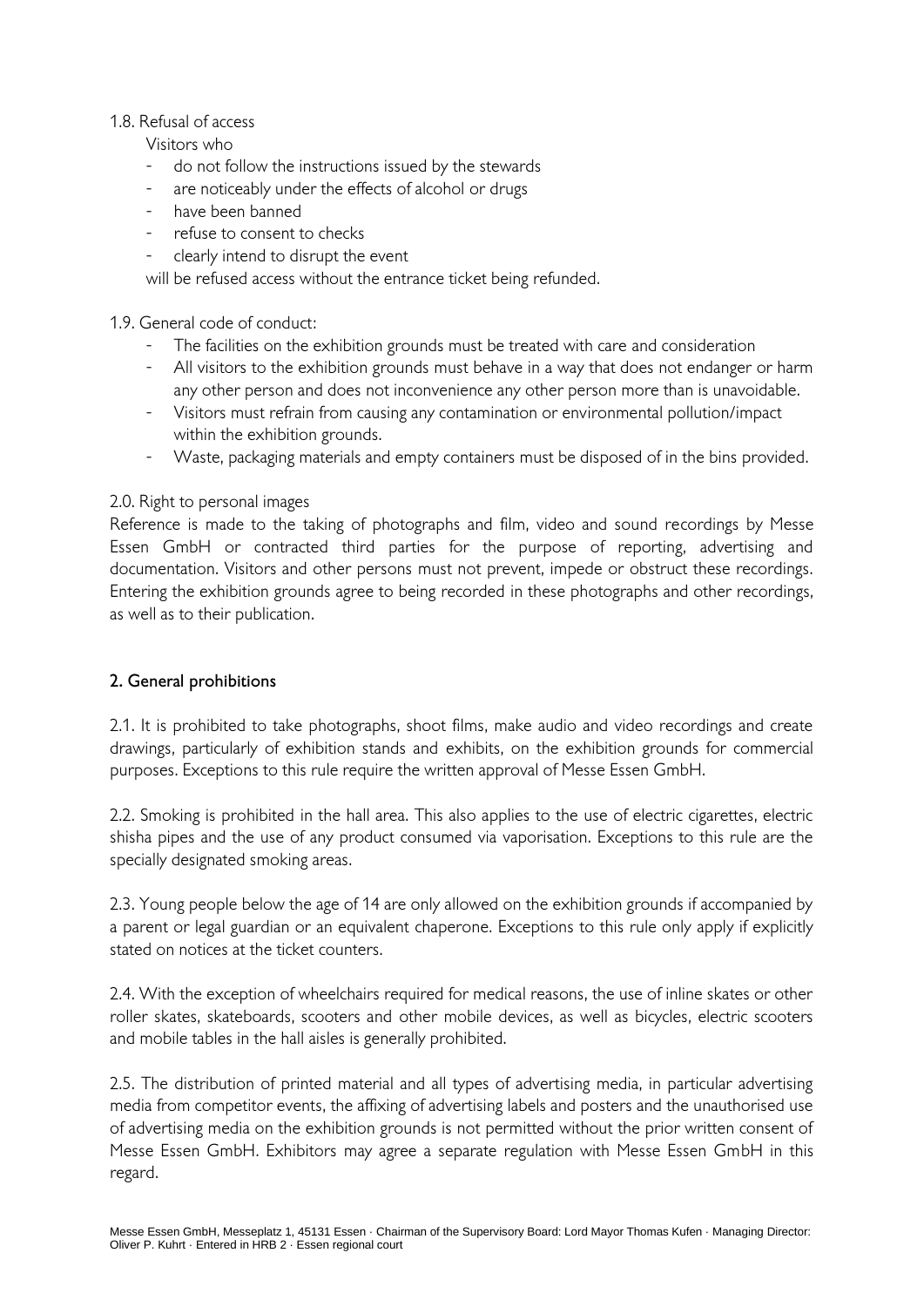2.6. Fireworks and other pyrotechnic products may not be set off on the exhibition grounds. The handling of fire and naked flames is prohibited.

2.7. Overnight stays on the exhibition grounds are not permitted.

2.8. With the exception of guide dogs, animals are not permitted on the exhibition grounds. Where this consent has been granted, the person bringing the animal onto the grounds must ensure that this does not cause any danger to or result in any disadvantages for Messe Essen GmbH or any third party. In any case, animals must not be allowed to run around freely.

2.9. Professional and aggressive begging and peddling is not permitted on the exhibition grounds, particularly in the outside areas and car parks of Messe Essen GmbH.

2.10. Any commercial activities, gatherings, processions, (statistical) surveys or similar events are prohibited on the exhibition grounds without the prior written consent of Messe Essen GmbH, without prejudice to the right to participate in events on the exhibition grounds as an exhibitor or a visitor.

2.11. It is prohibited to bring weapons within the meaning of Section 1 of the German Weapons Act (Waffengesetz) as well as other notifiable objects and substances of any kind onto the exhibition grounds unless Messe Essen GmbH has provided special written permission to this effect.

02.12. Messe Essen GmbH is entitled to check the contents of vehicles, bags and other containers, as well as the clothing of persons entering the exhibition grounds, for security reasons. MESSE ESSEN GmbH is entitled to prohibit the carrying of bags and similar containers in certain areas of the exhibition grounds or at certain events for security reasons.

2.13. The exhibition company may order the closure and evacuation of rooms or buildings for safety/security reasons. The persons in these areas must follow the orders and proceed to the relevant assembly points outside.

2.14. In individual cases, the instructions of supervisory staff must be followed.

### 3. Liability and final regulations

3.1. The exhibition grounds are entered at visitors' own risk. Messe Essen GmbH and its employees/vicarious agents accept liability for damage only where this damage is caused by the intentional or grossly negligent conduct of these persons or legal representatives of Messe Essen GmbH. However, the limitation of liability does not apply to damage resulting from injury to life, limb or health that is the result of the culpable conduct of Messe Essen GmbH and/or the aforementioned persons.

3.2. In the event of infringements of these general regulations, Messe Essen GmbH reserves the right to instigate legal proceedings against the offender under criminal and civil law.

3.3. The individual provisions of these general and usage regulations apply independently of each other. Should one provision be invalid, this will not affect the validity of the remaining provisions.